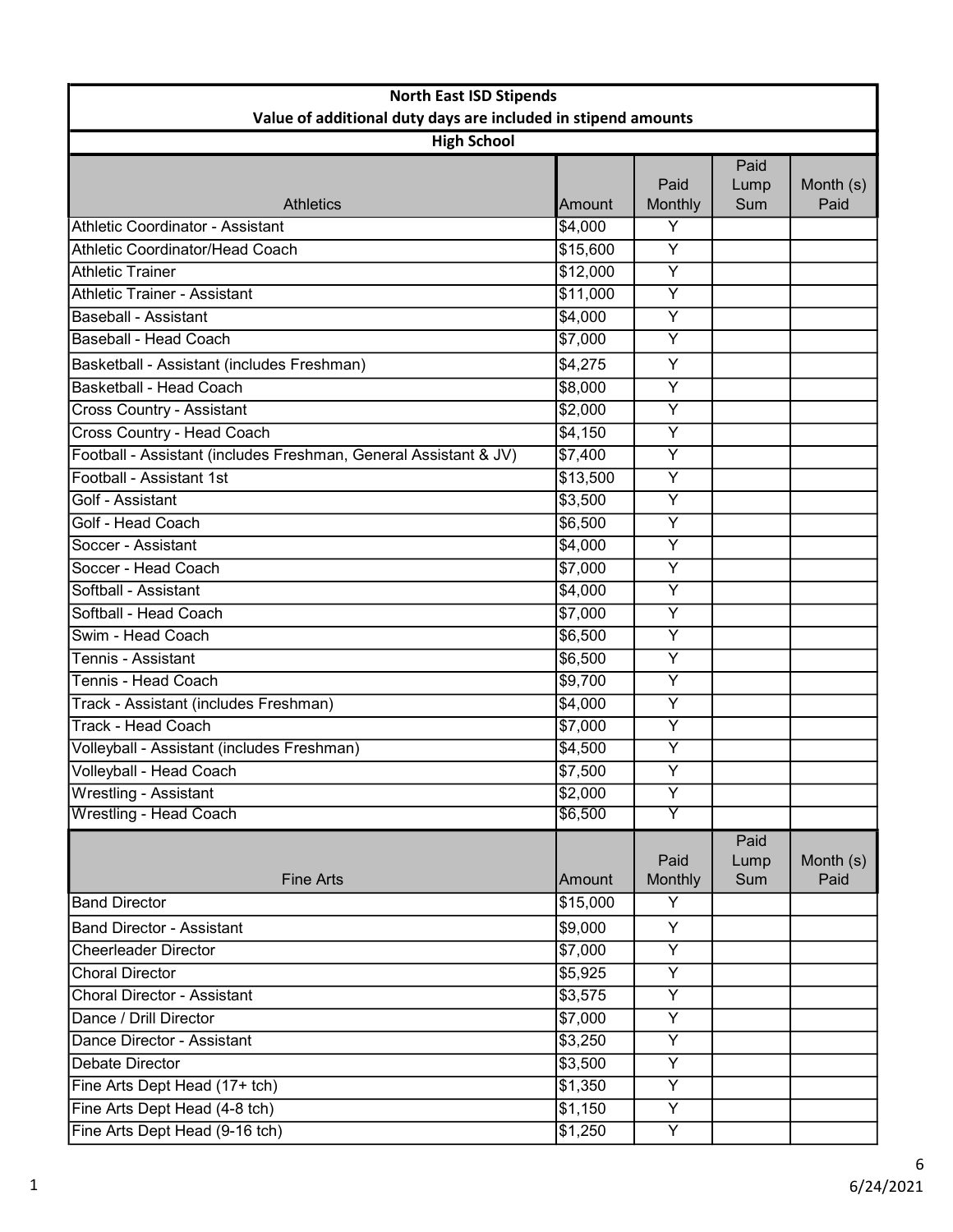| <b>NESA - Visual Arts</b>                     | \$1,500         | Y                       |      |            |
|-----------------------------------------------|-----------------|-------------------------|------|------------|
| <b>NESA - Dance Director</b>                  | \$3,000         | $\overline{Y}$          |      |            |
| <b>NESA - Director Creative Writing</b>       | \$3,000         | $\overline{Y}$          |      |            |
| <b>NESA - Director Instrumental Music</b>     | \$3,000         | $\overline{Y}$          |      |            |
| <b>NESA - Director Musical Theatre</b>        | \$3,000         | $\overline{Y}$          |      |            |
| <b>NESA - Director of Production</b>          | \$3,000         | $\overline{Y}$          |      |            |
| <b>NESA - Director Technical Theatre</b>      | \$3,000         | Y                       |      |            |
| <b>NESA - Director Video Production</b>       | \$3,000         | Y                       |      |            |
| <b>NESA - Director Visual Arts</b>            | \$3,000         | $\overline{\mathsf{Y}}$ |      |            |
| Orchestra / Strings                           | \$6,000         | Y                       |      |            |
| Orchestra / Strings - Assistant               | \$3,500         | Υ                       |      |            |
| Pep Squad Director                            | \$5,000         | $\overline{Y}$          |      |            |
| <b>Speech Director</b>                        | \$3,500         | Y                       |      |            |
| <b>Spirit Assistant</b>                       | \$3,500         | $\mathsf{N}$            | L    | Dec. / May |
| <b>Theater Director - Artistic</b>            | \$5,000         | Y                       |      |            |
| Theater Director - Technical                  | 5,000           | $\overline{\mathsf{Y}}$ |      |            |
| <b>UIL Coordinator</b>                        | \$1,000         | ${\sf N}$               | L    | May        |
| <b>UIL Literary Coaches</b>                   | \$600           | $\overline{\mathsf{N}}$ | L    | <b>May</b> |
|                                               |                 |                         | Paid |            |
|                                               |                 | Paid                    | Lump | Month (s)  |
| <b>Additional Stipends</b>                    | Amount          | Monthly                 | Sum  | Paid       |
| <b>Activities Director</b>                    | \$1,500         | Y                       |      |            |
| Agriscience Teachers                          | \$3,000         | $\overline{Y}$          |      |            |
| Annual/Yearbook Sponsor                       | \$1,900         | $\overline{Y}$          |      |            |
| Automative Technology Academy Teacher         | \$1,500         | $\overline{Y}$          |      |            |
| Business Dept Head (17+ tch)                  | \$1,350         | $\overline{Y}$          |      |            |
| Business Dept Head (4-8 tch)                  | \$1,150         | Y                       |      |            |
| Business Dept Head (9-16 tch)                 | \$1,250         | $\overline{Y}$          |      |            |
| Career & Tech Dept Hd (17+ tch)               | \$1,350         | Y                       |      |            |
| Career & Tech Dept Hd (4-8 tch)               | \$1,150         | Υ                       |      |            |
| Career & Tech Dept Hd (9-16 tch)              | \$1,250         | $\overline{Y}$          |      |            |
| <b>Career Prep Teachers</b>                   | \$2,000         | Y                       |      |            |
| Cosmetology - LEE High School                 | \$4,000         | Y                       |      |            |
| <b>Curriculum Assistant Principal</b>         | \$2,500         | $\overline{Y}$          |      |            |
| Department Head - English                     | \$1,350         | $\overline{Y}$          |      |            |
| Department Head - Math                        | \$1,350         | $\overline{Y}$          |      |            |
| Department Head - Science                     | \$1,350         | Y                       |      |            |
| Department Head - Social Studies              | \$1,350         | $\overline{Y}$          |      |            |
| <b>FBLA/BPA Coaches</b>                       | 5500            | Y                       |      |            |
| First Lego League (FLL) Robotics Team Sponsor | \$500           | $\mathsf{N}$            | L    | May        |
| Foreign Lang Dept Head (17+ tch)              | \$1,350         | $\overline{Y}$          |      |            |
| Foreign Lang Dept Head (4-8 tch)              | \$1,150         | $\overline{Y}$          |      |            |
| Foreign Lang Dept Head (9-16 tch)             | $\sqrt{$1,250}$ | $\overline{Y}$          |      |            |
| French - Head Coach                           | \$400           | $\overline{Y}$          |      |            |
| German - Head Coach                           | \$400           | Y                       |      |            |
| <b>History Fair Sponsor</b>                   | \$200           | Y                       |      |            |
| Instructional Coach                           | \$3,500         | Y                       |      |            |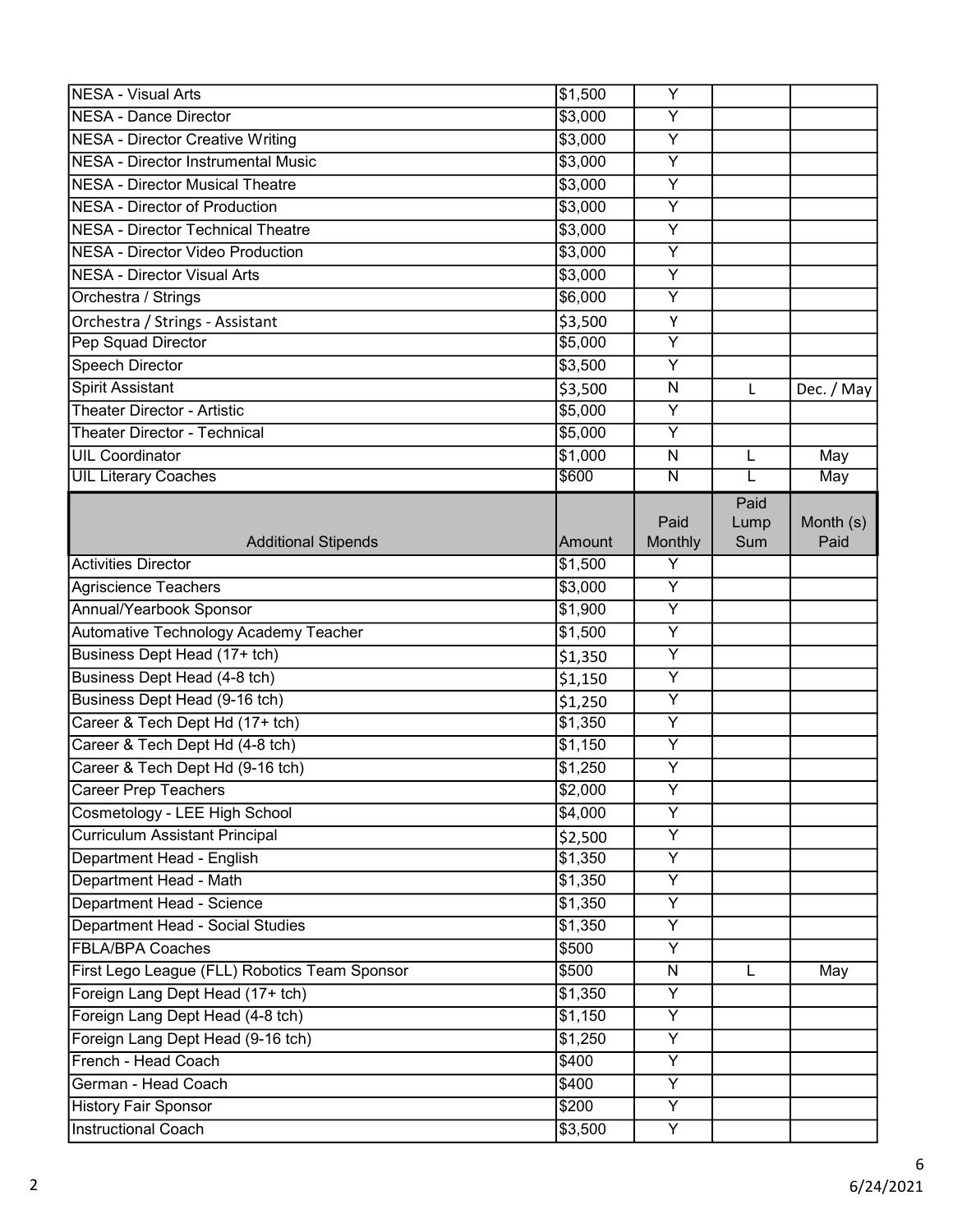| Instructional Coach - Academic Support | \$1,150           | Y                       |      |            |
|----------------------------------------|-------------------|-------------------------|------|------------|
| <b>ISS Level II Teacher</b>            | \$1,000           | $\overline{\mathsf{N}}$ | L    | Dec. / May |
| Latin - Head Coach                     | \$500             | Y                       |      |            |
| <b>Lead Counselor</b>                  | \$3,500           | $\overline{Y}$          |      |            |
| Lead Public Librarian                  | \$5,000           | N                       | L    | Dec. / May |
| <b>Literary Magazine Sponsor</b>       | $\sqrt{$300}$     | $\overline{Y}$          |      |            |
| <b>Model United Nations</b>            | \$1,200           | Y                       |      |            |
| <b>National Honor Society</b>          | \$880             | Y                       |      |            |
| Newspaper Sponsor                      | \$1,600           | $\overline{\mathsf{Y}}$ |      |            |
| PE Dept Head (17+ tch)                 | \$1,350           | Y                       |      |            |
| PE Dept Head (4-8 tch)                 | \$1,150           | $\overline{Y}$          |      |            |
| PE Dept Head (9-16 tch)                | \$1,250           | $\overline{Y}$          |      |            |
| Peer Assistant Leadership              | \$800             | $\overline{Y}$          |      |            |
| Principal - Title I                    | \$5,000           | Y                       |      |            |
| <b>Related Services Facilitator</b>    | \$1,000           | Y                       |      |            |
| <b>ROTC Dept Head</b>                  | \$500             | $\overline{\mathsf{Y}}$ |      |            |
| <b>ROTC</b> Instructor                 | \$4,000           | $\overline{Y}$          |      |            |
| Senior Class Sponsor                   | \$1,000           | $\overline{Y}$          |      |            |
| Spanish - Head Coach                   | \$500             | $\overline{Y}$          |      |            |
| <b>Special Education Facilitator</b>   | \$1,250           | Y                       |      |            |
| <b>Special Olympics</b>                | \$800             | $\overline{Y}$          |      |            |
| <b>Special Olympics Facilitator</b>    | \$1,000           | $\overline{Y}$          |      |            |
| <b>Student Council</b>                 | \$1,500           | $\overline{Y}$          |      |            |
| <b>Student Voice Sponsor</b>           | \$1,000           | $\overline{Y}$          |      |            |
| <b>Virtual Course Classroom</b>        | \$3,500           | $\overline{Y}$          |      |            |
| <b>Web Page Coordinator</b>            | \$1,000           | Y                       |      |            |
| Web Page Coordinator - AG              | $\overline{$}250$ | $\overline{Y}$          |      |            |
| Web Page Coordinator - ATA             | \$250             | $\overline{Y}$          |      |            |
| Web Page Coordinator - DATA            | \$250             | Y                       |      |            |
| Web Page Coordinator - ETA             | \$250             | $\overline{Y}$          |      |            |
| Web Page Coordinator - NESA            | $\sqrt{$250}$     | $\overline{Y}$          |      |            |
| <b>Web Page Coordinator - STEM</b>     | \$250             | Y                       |      |            |
| Middle School                          |                   |                         |      |            |
|                                        |                   |                         | Paid |            |
|                                        |                   | Paid                    | Lump | Month (s)  |
| <b>Athletics</b>                       | Amount            | Monthly                 | Sum  | Paid       |
| Athletic Coordinator - Assistant       | \$1,000           | Υ                       |      |            |
| Athletic Coordinator/Head Coach        | \$8,500           | $\overline{Y}$          |      |            |
| <b>Basketball Coach</b>                | \$2,125           | $\overline{Y}$          |      |            |
| <b>Football Coach</b>                  | \$2,500           | $\overline{Y}$          |      |            |
| Go Team Volleyball                     | \$900             | N                       | L    | December   |
| Go Teams Coaches                       | \$900             | N                       | L    | May        |
| Golf - MS                              | \$1,300           | $\overline{Y}$          |      |            |
| Intramural Sponsor                     | \$700             | $\overline{Y}$          |      |            |
| <b>Lead Coach</b>                      | \$200             | $\overline{\mathsf{N}}$ | L    | May        |
| Soccer Coach                           | \$2,000           | $\overline{Y}$          |      |            |
| <b>Tennis Coach</b>                    | \$1,800           | Y                       |      |            |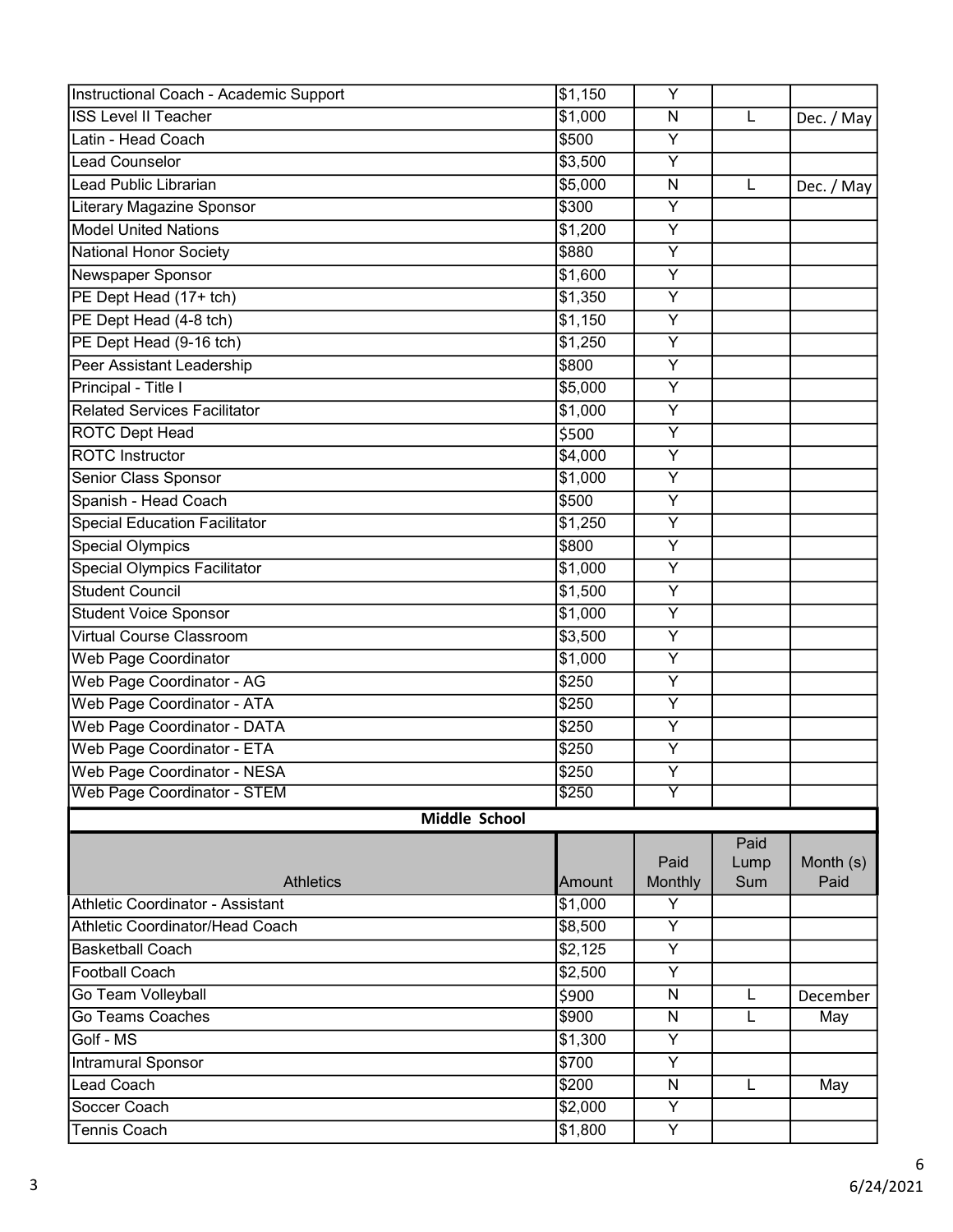| <b>Track Coach</b>                            | \$2,000 | $\overline{Y}$          |                     |                   |
|-----------------------------------------------|---------|-------------------------|---------------------|-------------------|
| <b>Volleyball Coach</b>                       | \$2,075 | $\overline{Y}$          |                     |                   |
| <b>Fine Arts</b>                              | Amount  | Paid<br>Monthly         | Paid<br>Lump<br>Sum | Month (s)<br>Paid |
| <b>Band Director</b>                          | \$7,000 | Y                       |                     |                   |
| <b>Band Director - Assistant</b>              | \$3,500 | $\overline{Y}$          |                     |                   |
| <b>Choral Director</b>                        | \$3,050 | $\overline{Y}$          |                     |                   |
| <b>Choral Director - Assistant</b>            | \$1,500 | Y                       |                     |                   |
| Middle School Spirit                          | \$700   | N                       | L                   | Dec. / May        |
| Orchestra / Strings                           | \$3,625 | $\overline{Y}$          |                     |                   |
| Orchestra / Strings - Assistant               | \$1,500 | $\overline{Y}$          |                     |                   |
| Speech/Debate Director                        | \$750   | N                       | L                   | May               |
| <b>Theater Director</b>                       | \$1,500 | $\overline{Y}$          |                     |                   |
| <b>UIL Coordinator</b>                        | \$1,000 | $\overline{\mathsf{N}}$ | L                   | May               |
| <b>UIL Literary Coaches</b>                   | \$500   | Ν                       | L                   | May               |
| <b>Additional Stipends</b>                    | lAmount | Paid<br>Monthly         | Paid<br>Lump<br>Sum | Month (s)<br>Paid |
| Annual - Assistant                            | \$500   | N                       | L                   | May               |
| <b>Annual Sponsor</b>                         | \$750   | Υ                       |                     |                   |
| <b>DATA Middle School Teacher</b>             | \$3,500 | $\overline{Y}$          |                     |                   |
| Elective Dept Head (17+ tch)                  | \$1,350 | $\overline{\mathsf{Y}}$ |                     |                   |
| Elective Dept Head (4-8 tch)                  | \$1,150 | Υ                       |                     |                   |
| Elective Dept Head (9-16 tch)                 | \$1,250 | $\overline{Y}$          |                     |                   |
| English Dept Head (17+ tch)                   | \$1,300 | Υ                       |                     |                   |
| English Dept Head (4-8 tch)                   | \$1,150 | $\overline{Y}$          |                     |                   |
| English Dept Head (9-16 tch)                  | \$1,250 | $\overline{Y}$          |                     |                   |
| First Lego League (FLL) Robotics Team Sponsor | \$500   | $\mathsf{N}$            | L                   | May               |
| <b>History Fair Sponsor</b>                   | \$200   | $\overline{Y}$          |                     |                   |
| <b>Instructional Coach</b>                    | \$3,500 | $\overline{Y}$          |                     |                   |
| Literary Magazine Sponsor                     | \$300   | Υ                       |                     |                   |
| Math Counts Sponsor                           | \$300   | $\overline{\mathsf{Y}}$ |                     |                   |
| Math Dept Head (17+ tch)                      | \$1,350 | $\overline{\mathsf{Y}}$ |                     |                   |
| Math Dept Head (4-8 tch)                      | \$1,150 | Y                       |                     |                   |
| Math Dept Head (9-16 tch)                     | \$1,250 | Y                       |                     |                   |
| <b>National Honor Society</b>                 | \$750   | $\overline{\mathsf{Y}}$ |                     |                   |
| National Honor Society - Assistant            | \$300   | N                       | L                   | May               |
| Newspaper Sponsor                             | \$1,000 | $\overline{Y}$          |                     |                   |
| PE Dept Head (17+ tch)                        | \$1,350 | $\overline{Y}$          |                     |                   |
| PE Dept Head (4-8 tch)                        | \$1,150 | $\overline{Y}$          |                     |                   |
| PE Dept Head (9-16 tch)                       | \$1,250 | Y                       |                     |                   |
| Peer Assistant Leadership                     | \$500   | Y                       |                     |                   |
| Principal - Title I                           | \$5,000 | $\overline{\mathsf{Y}}$ |                     |                   |
| Reading Dept Head (17+ tch)                   | \$1,350 | $\overline{Y}$          |                     |                   |
| Reading Dept Head (4-8 tch)                   | \$1,150 | $\overline{Y}$          |                     |                   |
| Reading Dept Head (9-16 tch)                  | \$1,250 | Y                       |                     |                   |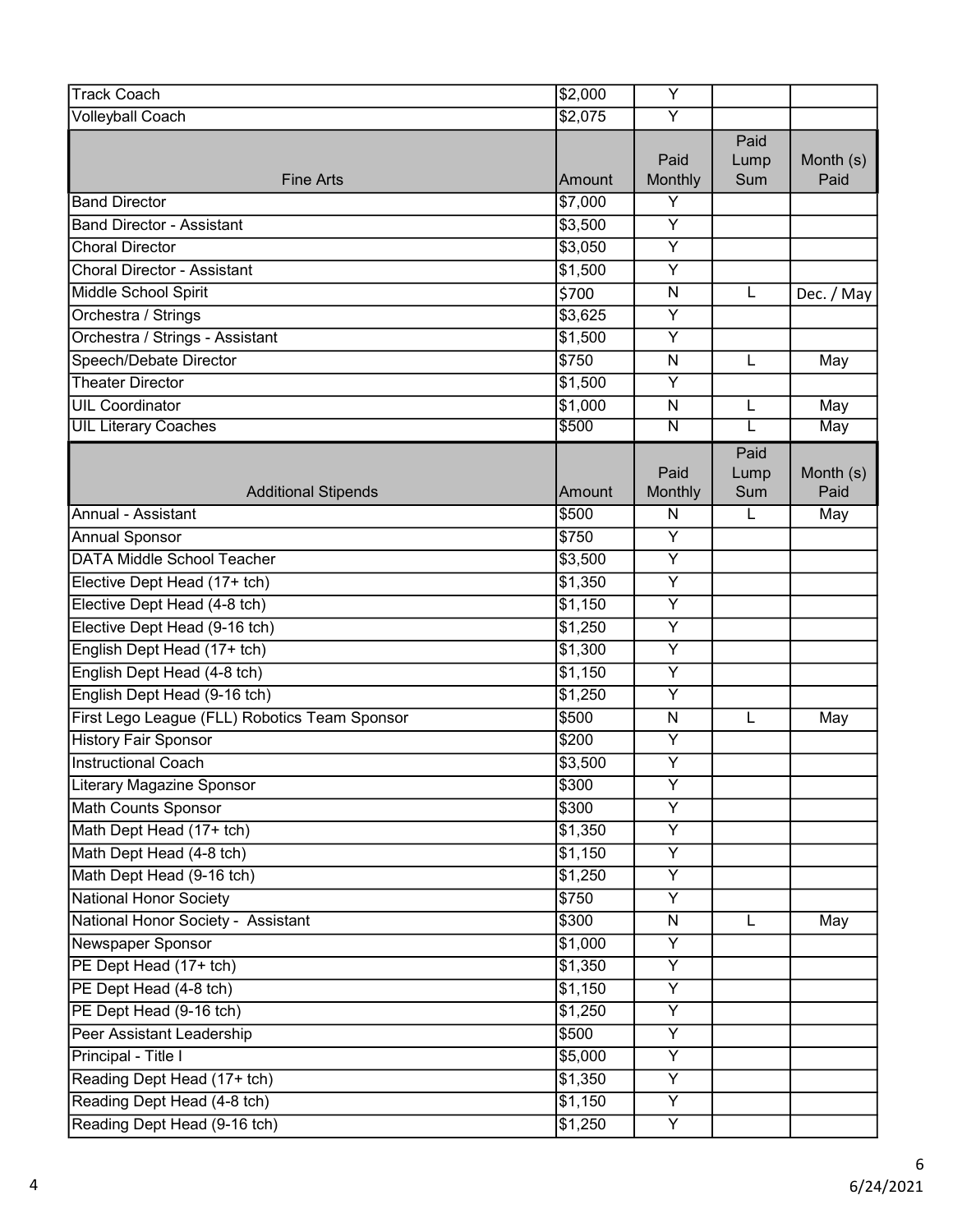| <b>Related Services Facilitator</b>                 | \$1,000 | Υ                       |      |            |  |
|-----------------------------------------------------|---------|-------------------------|------|------------|--|
| Science Dept Head (17+ tch)                         | \$1,350 | $\overline{Y}$          |      |            |  |
| Science Dept Head (4-8 tch)                         | \$1,150 | Υ                       |      |            |  |
| Science Dept Head (9-16 tch)                        | \$1,250 | $\overline{Y}$          |      |            |  |
| Science Fair                                        | \$300   | $\overline{Y}$          |      |            |  |
| Social Science Dept Head (17+ tch)                  | \$1,350 | Y                       |      |            |  |
| Social Science Dept Head (4-8 tch)                  | \$1,150 | Y                       |      |            |  |
| Social Science Dept Head (9-16 tch)                 | \$1,250 | $\overline{Y}$          |      |            |  |
| <b>Special Olympics</b>                             | \$700   | $\overline{Y}$          |      |            |  |
| <b>Student Council</b>                              | \$750   | Y                       |      |            |  |
| <b>Team Leader</b>                                  | \$200   | $\mathsf{N}$            | L    | May        |  |
| <b>Trinity Coordinator Professional Development</b> | \$4,000 | $\overline{Y}$          |      |            |  |
| Web Page Coordinator                                | \$800   | Y                       |      |            |  |
| Web Page Coordinator - DATA                         | \$250   | $\overline{Y}$          |      |            |  |
| Web Page Coordinator - IMAK                         | \$250   | Y                       |      |            |  |
| <b>Web Page Coordinator - KSAT</b>                  | \$250   | $\overline{\mathsf{Y}}$ |      |            |  |
| <b>Elementary School</b>                            |         |                         |      |            |  |
|                                                     |         |                         | Paid |            |  |
|                                                     |         | Paid                    | Lump | Month (s)  |  |
| <b>Elementary School Stipends</b>                   | Amount  | Monthly                 | Sum  | Paid       |  |
| Art Liaison                                         | \$400   | Y                       |      |            |  |
| First Lego League (FLL) Robotics Team Sponsor       | \$500   | $\mathsf{N}$            | L    | May        |  |
| Grade Level Chair - 1st Grade                       | \$800   | N                       | L    | May        |  |
| Grade Level Chair - 2nd Grade                       | \$800   | N                       | L    | May        |  |
| Grade Level Chair - 3rd Grade                       | \$800   | $\mathsf{N}$            | L    | May        |  |
| Grade Level Chair - 4th Grade                       | \$800   | N                       | L    | May        |  |
| Grade Level Chair - 5th Grade                       | \$800   | $\mathsf{N}$            | L    | May        |  |
| Grade Level Chair - Kinder                          | \$800   | N                       | L    | May        |  |
| Grade Level Chair - PreKinder                       | \$800   | N                       | L    | May        |  |
| Grade Level Chair - Special Education               | \$800   | $\mathsf{N}$            | L    | May        |  |
| Grade Level Chair - Special Programs                | \$800   | N                       | L    | May        |  |
| <b>Instructional Coach</b>                          | \$3,500 | Y                       |      |            |  |
| PE Cluster Coordinator - EL                         | \$2,500 | $\overline{Y}$          |      |            |  |
| Principal - Title I                                 | \$5,000 | $\overline{\mathsf{Y}}$ |      |            |  |
| Special Ed Facilitator                              | \$1,500 | Y                       |      |            |  |
| <b>Special Olympics</b>                             | \$400   | $\overline{Y}$          |      |            |  |
| <b>Special Olympics Facilitator</b>                 | \$500   | Y                       |      |            |  |
| <b>Trinity Practicum Coordinator</b>                | \$2,500 | Υ                       |      |            |  |
| Vocal Music Coordinator (Cluster) - EL              | \$2,000 | N                       | L    | Dec. / May |  |
| <b>Web Page Coordinator</b>                         | \$500   | Y                       |      |            |  |
| <b>Other Educational Stipends</b>                   |         |                         |      |            |  |
|                                                     |         |                         | Paid |            |  |
|                                                     |         | Paid                    | Lump | Month (s)  |  |
| <b>Other Eucational Stipends</b>                    | Amount  | Monthly                 | Sum  | Paid       |  |
| Aquatics Coordinator - Assistant                    | \$7,200 | Y                       |      |            |  |
| Diving Coach                                        | \$3,400 | Y                       |      |            |  |
| Evening School - Admin Extra Duty                   | \$9,000 | $\overline{Y}$          |      |            |  |